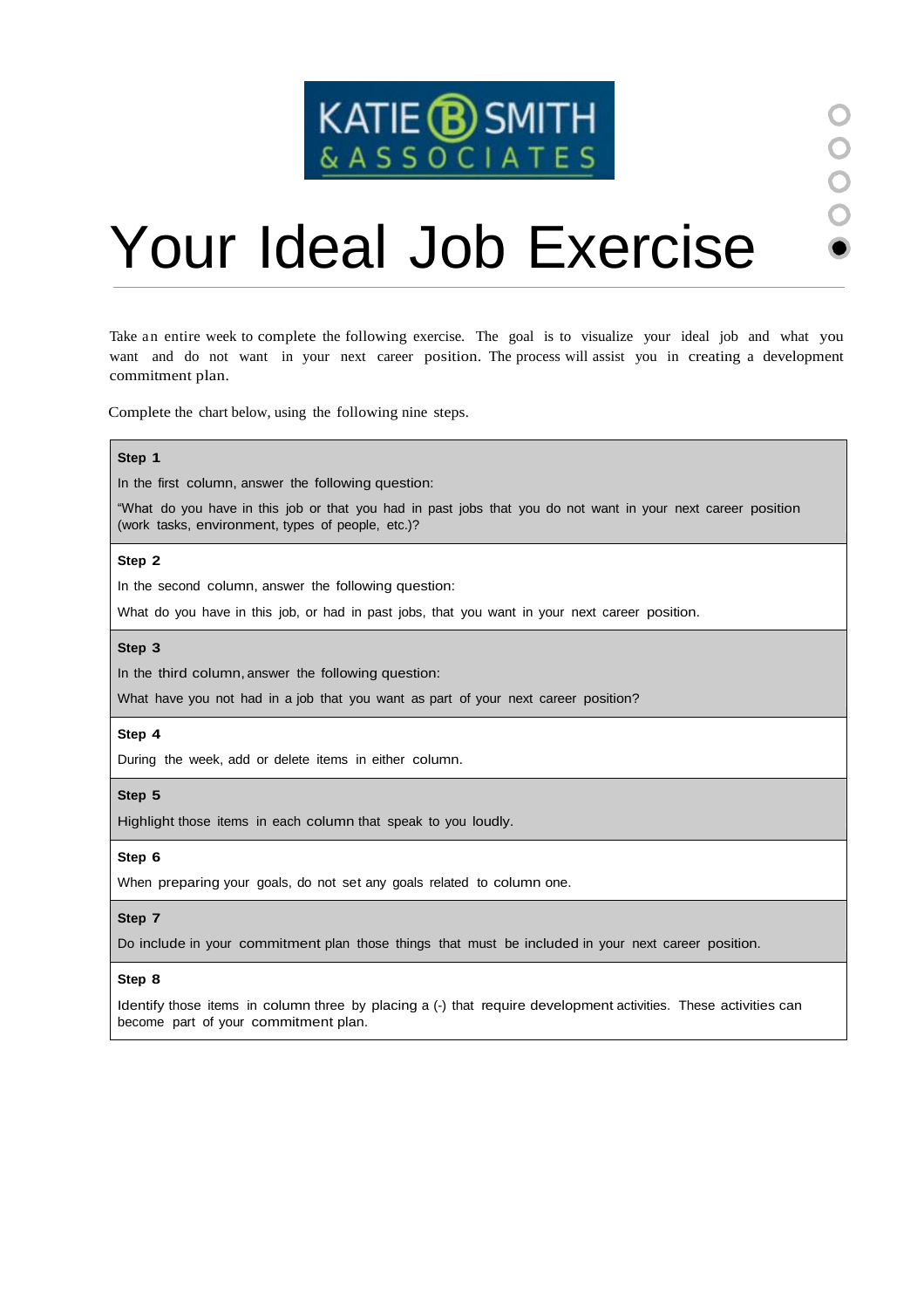## **Step 9**

Commit five items that are "non-negotiables" in any position. Place an + next to these items. What are the things you have in this job, or had in past jobs, that you do not want as part of your next job? What are the things you have in this job or had in past jobs, that you do want as part of your next job? What have you not yet had in a job that you want as part of your next job?

| <b>Column One</b> | <b>Column Two</b> | <b>Column Three</b> |
|-------------------|-------------------|---------------------|
|                   |                   |                     |
|                   |                   |                     |
|                   |                   |                     |
|                   |                   |                     |
|                   |                   |                     |
|                   |                   |                     |
|                   |                   |                     |
|                   |                   |                     |
|                   |                   |                     |
|                   |                   |                     |
|                   |                   |                     |
|                   |                   |                     |
|                   |                   |                     |
|                   |                   |                     |
|                   |                   |                     |
|                   |                   |                     |
|                   |                   |                     |
|                   |                   |                     |
|                   |                   |                     |
|                   |                   |                     |